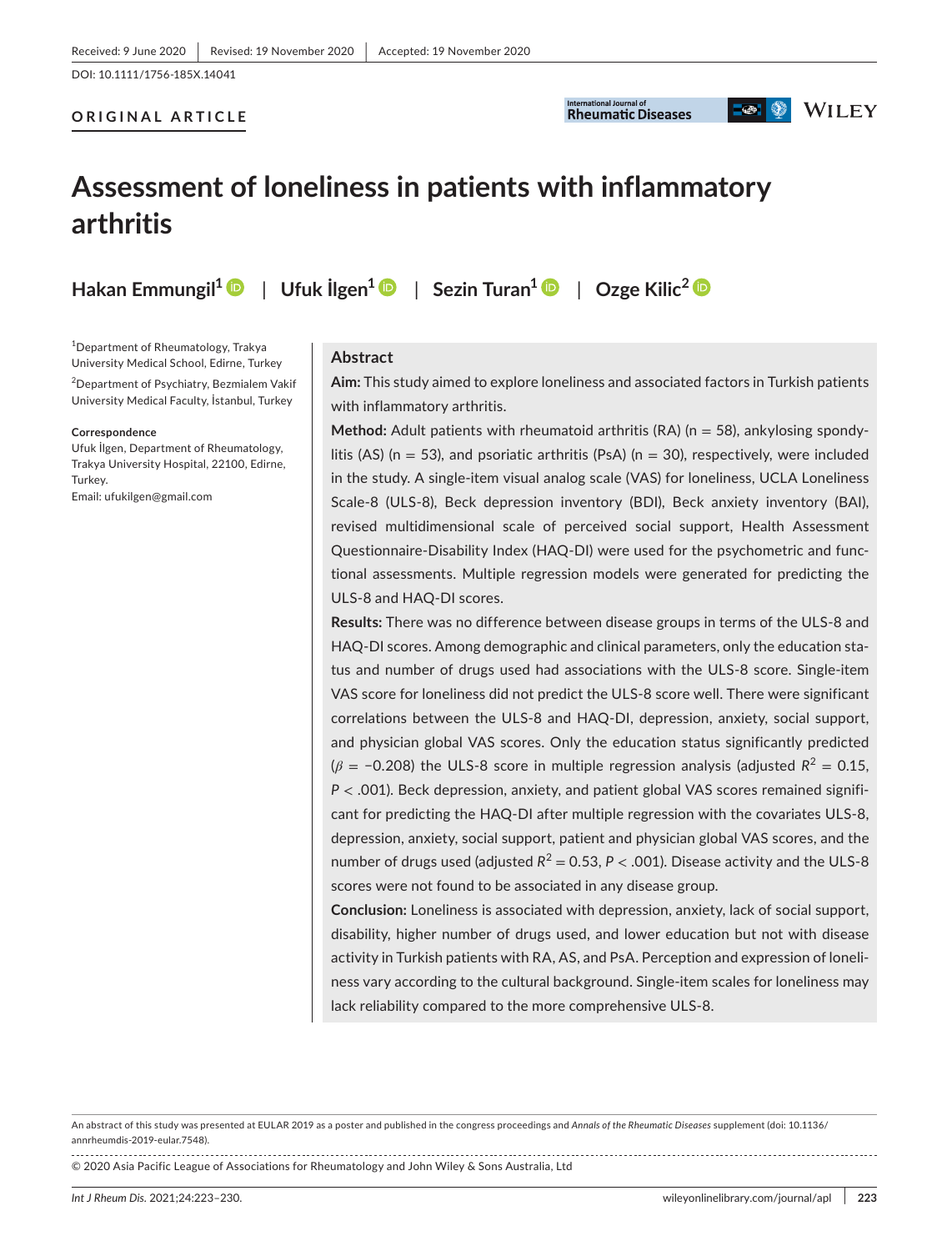#### **KEYWORDS**

ankylosing spondylitis, inflammatory arthritis, loneliness, psoriatic arthritis, rheumatoid arthritis, social support

# **1** | **INTRODUCTION**

The biopsychosocial model examines how biological, psychological, and social aspects play a role in health and disease models. It is proposed to allow doctors to better grasp the emotional perspective of their patients on their disease and suffering. $^1$  Social aspects have usually been neglected not only in clinical practice but in research on rheumatic diseases.

Loneliness, defined as the painful emotional experience of a disparity between the real and the desired social contact, $^2$  may be one of the most overlooked aspects of the social domain and is associated with a negative self-assessment of health. $3,4$  While it is closely related to other social issues such as lack of support, invalidation, and isolation, loneliness has also affective, cognitive, and behavioral correlates.5,6 Most of the medical literature on loneliness has concentrated mainly on mental health and related issues.5,7 Loneliness has been found to be inversely correlated with life satisfaction and associated with poor personality integration.<sup>5</sup> It has also been linked to anxiety and depression in numerous empirical investigations.<sup>5,8,9</sup> Loneliness may predict depression and may even be a vulnerability factor for suicide ideation, parasuicide, and suicide completion.<sup>5,10</sup> In addition to suicide risk, studies have found loneliness to be associated with alcohol abuse.<sup>11</sup> Moreover, as a risk factor for both mental and physical health problems, $12$  it shows a harmful effect on all-cause mortality as well. $^{13}$  Loneliness may indicate an excess mortality risk even after control for age, gender, and subjective health in the elderly.<sup>4</sup> Studies also demonstrated the negative effects of loneliness on survival after myocardial infarction, $^7$  metastatic breast cancer,<sup>14</sup> and malignant melanoma.<sup>15</sup>

The impact of loneliness on rheumatic diseases (and vice versa) is largely unknown. Patients with inflammatory arthritis identified loneliness as a contributor to psychological distress.<sup>16</sup> In a study conducted in patients with rheumatoid arthritis (RA), ankylosing spondylitis (AS), osteoarthritis, other systemic rheumatic diseases, and fibromyalgia, lack of social support and invalidation were identified as the independent predictors of loneliness.<sup>17</sup> Of note, neither of these two studies explored clinical features of the disease and their association with loneliness. Further, they had mixed patient groups including those with inflammatory and degenerative rheumatic diseases and subgroups of inflammatory arthritis were not individually examined. Interestingly, when loneliness was explored in a cross-cultural context in RA, female Egyptian RA patients were found to experience more loneliness than Dutch patients.<sup>18</sup> However, low social support was important in explaining loneliness in the Netherlands but not in Egypt. In terms of disease-related features, this study examined only the disease duration and disability in relation to psychosocial factors and loneliness, and recruited RA patients only. Loneliness appears to share common features across cultures, yet culture shapes it and is shaped by  $it^{19}$  So, loneliness and culture are conceptually interrelated.<sup>19</sup> Perception and expression of loneliness and coping with it are all known to vary according to the cultural background.<sup>19,20</sup>

The origin of loneliness has been a focus of discussion. Some proposed a single-dimension view that loneliness was a core perception of an individual not primarily dependent on the changing relationships and felt in the same way by all lonely people.<sup>2,21,22</sup> Others proposed emotional (further divided into romantic and family categories) and social origins.<sup>2,21</sup> Thus, the measurement of loneliness by single- or multidimensional approaches has long been argued.<sup>21</sup> Single-item Likert-type or visual analog scales (VAS), multi-item single-dimensional scales (such as UCLA [University of California, Los Angeles] Loneliness Scale), and multidimensional scales composed of emotional and social sub-scales (such as Social and Emotional Loneliness for Adults [SELSA]) were used to explore loneliness in studies.<sup>2-5,17,18,21,22</sup>

Our study aims to explore loneliness and associated factors in patients with RA, AS, and psoriatic arthritis (PsA) with a focus on disease-related factors. Effects of demographic features, functional status, depression, anxiety, and social support on loneliness, and loneliness on functional status will also be evaluated. Since very little is known about loneliness in inflammatory arthritis and as loneliness is to be shaped by the culture, our study will contribute to the literature in the context of Turkish culture in which social bonds are expected to be strong. It is also expected to highlight loneliness and its predictors, increase awareness, and finally guide potential future interventions in the study population.

# **2** | **METHODS**

#### **2.1** | **Patients and design**

Patients, 18 years of age or older, with RA, AS, and PsA, meeting the 2010 American College of Rheumatology/European League Against Rheumatism (ACR/EULAR)<sup>23</sup> modified New York criteria,<sup>24</sup> and Classification Criteria for Psoriatic Arthritis (CASPAR),<sup>25</sup> followed up at the Department of Rheumatology, Trakya University Hospital and admitted between May 2018 and December 2019, were included in the study. Sample size was determined using ClinCalc ([www.clincalc.](http://www.clincalc.com/stats/samplesize.aspx) [com/stats/samplesize.aspx](http://www.clincalc.com/stats/samplesize.aspx)) online statistics program. To detect 20% or more difference in the mean loneliness scores with 0.05 type I error and 80% power and when the standard deviations were set as 20% of the mean, at least 16 patients were found to be included in each study group. To decrease type II error, inclusion of at least 30 cases per study group was planned. Exclusion criteria were the presence of severe disease complications, comorbid diseases requiring hospitalization, and severe mental states that grossly affect cognition caused by disorders such as dementia, schizophrenia, and bipolar disorder.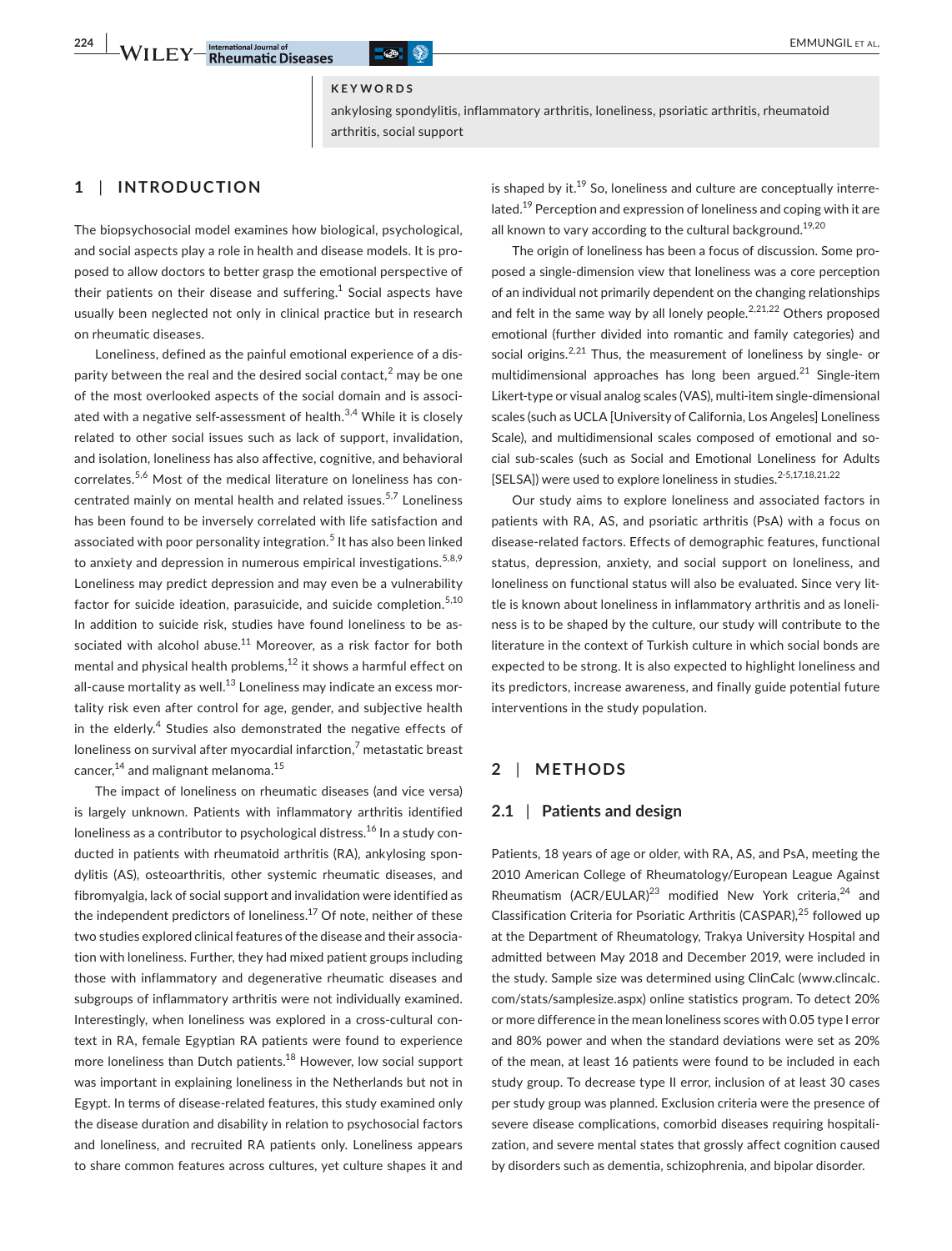#### 2.1.1 | Demographic features

Age, gender, marital status, number of children, household size, education and working status, and comorbid diseases were determined.

#### 2.1.2 | Clinical parameters

Disease duration, number of drugs being used, corticosteroid, nonsteroidal anti-inflammatory and conventional or biological/targeted synthetic disease-modifying anti-rheumatic drug (DMARD) use, erythrocyte sedimentation rate (ESR), serum C-reactive protein (CRP), and the relevant disease activity indices were identified for each patient. The Disease Activity Score of 28 joints (DAS28), Clinical Disease Activity Index (CDAI), and Simplified Disease Activity Index (SDAI) were used to assess the disease activity in patients with RA.<sup>26</sup> The Bath AS Disease Activity Index (BASDAI), Bath AS Functional Index (BASFI), and AS Disease Activity Score (ASDAS) were used to assess the disease activity in AS patients.<sup>27</sup> For patients with PsA, the number of swollen and tender joints, and 0-100 point VAS for pain and fatigue were used as indicators of disease activity in addition to ESR and CRP since no single disease activity index is available. VAS (0-100 points) for the global assessment of health by the patients themselves and the relevant physicians were also used. Additionally, the presence of enthesitis and uveitis for AS, active psoriasis for PsA, and hand deformities (Boutonniere, swan-neck, Z-thumb deformities, radioulnar, radiocarpal, carpometacarpal, and metacarpophalangeal subluxations and deviations, and arthritis mutilans) for RA and PsA patients were recorded.

## 2.1.3 | Psychometric assessment

Beck depression inventory (BDI), Beck anxiety inventory (BAI), revised multidimensional scale of perceived social support, and UCLA loneliness scale (ULS-8), all validated in Turkish populations,28-31 were used for psychometric assessments. A 0-10 point VAS for loneliness was tested for the prediction of the ULS-8 score. A significant correlation existed between the ULS-8 score and VAS score for loneliness (*ρ* = 0.386, *P* < .001). But only 11% of the variance in the ULS-8 score was explained by the VAS score (Appendix S1). Since the magnitude of effect of this simple oneitem VAS score on the validated and comprehensive ULS-8 score was so small, it was not found useful for the assessment of loneliness in our sample.

## 2.1.4 | Functional assessment

Health Assessment Questionnaire-Disability Index (HAQ-DI) was used for the functional assessement.<sup>32</sup>

ULS-8 and HAQ-DI scores were the primary outcome variables and the relationship between the demographic, clinical and psychological features with ULS-8 and HAQ-DI was assessed in a cross-sectional way.

## **2.2** | **Statistical analysis**

Statistical analyses were performed using IBM SPSS Statistics for Windows, v.19 (IBM Corp., Armonk, NY, USA). Data were expressed as numbers and percentages for the categorical, and medians and interquartile ranges (IQRs) for the continuous variables because of the small sample size and mostly non-normal distribution. Normality was assessed by the Shapiro-Wilk test. Non-parametric comparison (Wilcoxon-Mann-Whitney and Kruskal-Wallis) and correlation (Spearman) tests were used to evaluate the association of the ULS-8 score with the demographic data, clinical parameters, and depression, anxiety, social support, and HAQ-DI scores. Categorical comparisons were performed using Chi-square or Fisher's exact tests. Two multiple regression models to predict HAQ-DI and ULS-8 scores were generated for significant associations and standardized *β* coefficients were provided. *P* values less than .05 were considered statistically significant. Adjusted significance levels were provided in post hoc pairwise comparisons for continuous variables and Bonferroni corrections were made for the categorical ones.

# **3** | **RESULTS**

#### **3.1** | **Patient characteristics and clinical features**

After exclusion of 12 patients due to severe medical conditions, dementia, and unwillingness to participate in the study, 141 patients (58, 53, and 30 with RA, AS, and PsA, respectively) were recruited into the study. The demographic data and clinical features of the disease groups are summarized in Table 1. RA patients were older compared to AS and PsA patients, female gender was also more frequent in the RA group. Corticosteroid and conventional DMARD use were less frequent in AS compared to RA and PsA, as expected.

# **3.2** | **Psychometric and functional evaluation and global health assessment of the study groups**

Most patients had minimal to mild depression regardless of the disease group (Table 2). There were 18.9%, 15.1%, and 6.6% of the patients in the RA, AS, and PsA groups, respectively, who had moderate to severe depression. Similar was true for anxiety except moderate anxiety was more frequent in RA compared to the AS group (Table 2). Median ULS-8 scores were 15, 15, and 14.5 in the RA, AS, and PsA groups, respectively  $(P = .749)$ . Social support scores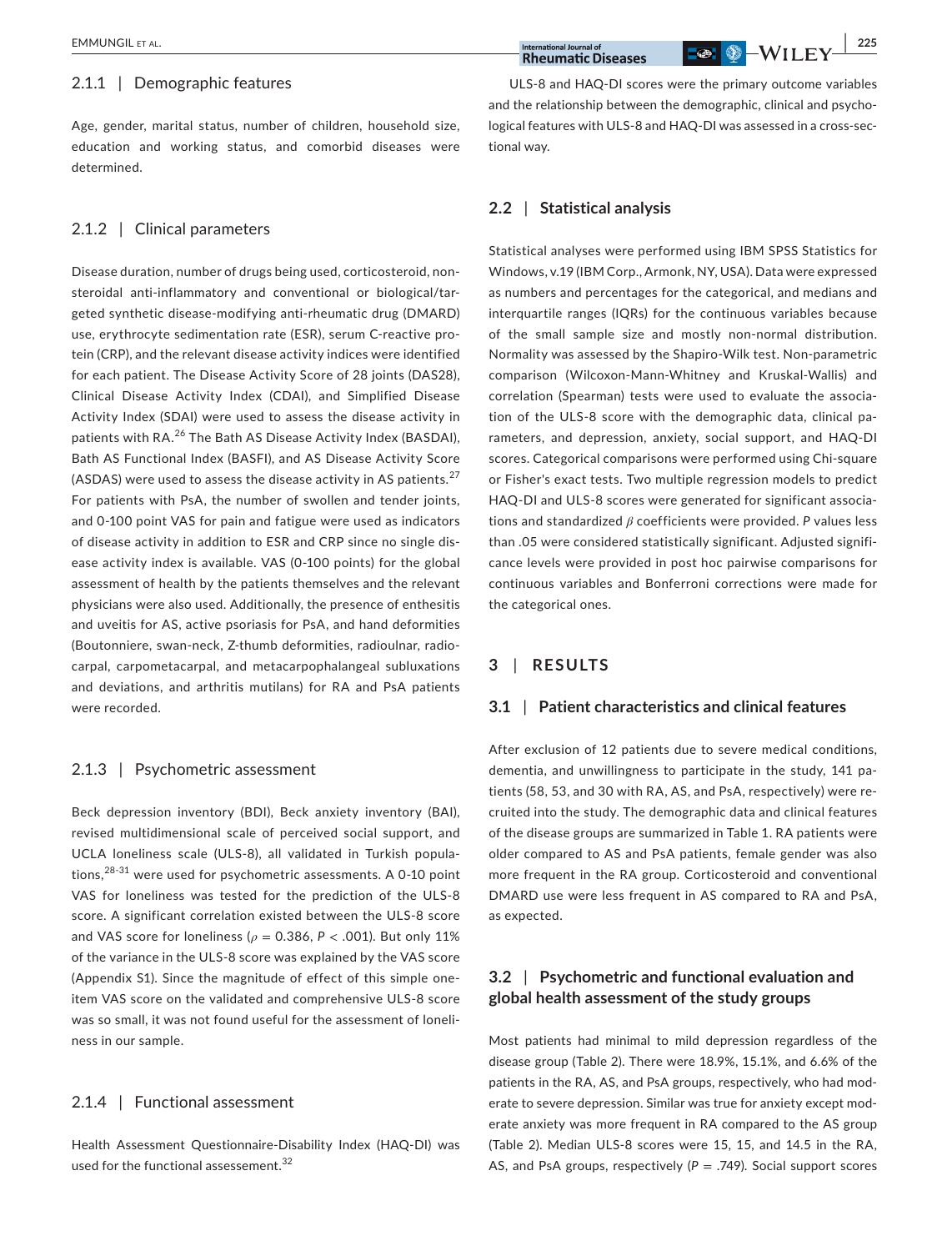**226 WII FY** Phormational Journal of **CO CO CO EMMUNGIL ET AL.** 



|                                                 | $RA (n = 58)$              | AS ( $n = 53$ )            | $PsA (n = 30)$             | P<br>value             |
|-------------------------------------------------|----------------------------|----------------------------|----------------------------|------------------------|
| Age, y                                          | 58 (IQR 12)a,b             | 42 (IQR 14) <sup>a,b</sup> | 45 (IQR 20) <sup>a,b</sup> | < .001                 |
| Female, n (%)                                   | 41 $(70.7)^{a,b}$          | 19 $(35.8)^{a,b}$          | $21(70)^{a,b}$             | < .001                 |
| Married, n (%)                                  | 46 (79.3)                  | 46 (86.8)                  | 28 (93.3)                  | .196                   |
| Number of children                              | $2$ (IQR 0)                | $2$ (IQR 1)                | 2 (IQR 1)                  | .102                   |
| Household size                                  | 3 (IQR 2)                  | $4$ (IQR 1)                | 4 (IQR 1)                  | .057                   |
| Education status, n (%)                         |                            |                            |                            |                        |
| Primary school or<br>lower                      | 33 $(56.9)^{a,b}$          | 13 $(24.5)^{a,b}$          | 14 (46.7)                  | .002 <sup>d</sup>      |
| Higher education                                | 25 $(43.1)^{a,b}$          | 40 $(75.5)^{a,b}$          | 16(53.3)                   |                        |
| Actively working, n (%)                         | $16(27.6)^{a,b}$           | 31 $(58.5)^{a,b}$          | 10(33.3)                   | .003 <sup>d</sup>      |
| Comorbid disease<br>present, <sup>c</sup> n (%) | 36 $(62.1)^{a,b}$          | 19 $(35.8)^{a,b}$          | 12 (40)                    | .014 <sup>d</sup>      |
| Number of drugs                                 | 5 (IQR $3)^{a,b}$          | 2 ( $IQR$ 1) $a,b$         | 5 (IQR $3)$ <sup>a,b</sup> | $< 0.001$ <sup>d</sup> |
| Disease duration, y                             | 8 (IQR 8)                  | 9 (IQR 9)                  | 9,5 (IQR 14)               | .555                   |
| ESR, mm/h                                       | 25 (IQR 26) <sup>a,b</sup> | 13 (IQR $15)^{a,b}$        | 19 (IQR 22)                | .014 <sup>d</sup>      |
| CRP, mg/L                                       | 6 (IQR 8.8)                | 7,6 (IQR 9.3)              | 5,1 (IQR 6)                | .396                   |
| Corticosteroid use,<br>$n (\%)$                 | 42 (72.4) <sup>a,b</sup>   | $6(11.3)^{a,b}$            | 24 (80) <sup>a,b</sup>     | < .001                 |
| csDMARD use, n (%)                              | 52 (89.7) <sup>a,b</sup>   | $16(30.2)^{a,b}$           | 24 $(80)^{a,b}$            | < .001                 |
| b/tsDMARD use, n (%)                            | $6(10.3)^{a,b}$            | 37 $(69.8)^{a,b}$          | $16(53.3)^{a,b}$           | < .001                 |
| NSAID use, n (%)                                |                            |                            |                            |                        |
| No                                              | 19 (32.8)                  | 11 (20.8)                  | 9(30)                      | .298                   |
| On demand                                       | 34 (58.6)                  | 31(58.4)                   | 18 (60)                    |                        |
| Daily                                           | 5(8.6)                     | 11 (20.8)                  | 3(10)                      |                        |

**TABLE 1** Demographic data and clinical parameters according to disease groups

*Note:* Disease group, age, gender, education and working status, presence of comorbid disease, number of drugs, and ESR were controlled for each other.

Abbreviations: AS, ankylosing spondylitis; b/tsDMARD, biological or targeted synthetic diseasemodifying anti-rheumatic drug; CRP, C-reactive protein; csDMARD, conventional synthetic disease-modifying anti-rheumatic drug; ESR, erythrocyte sedimentation rate; IQR, interquartile range; n, number; NSAID, non-steroidal anti-inflammatory drug; PsA, psoriatic arthritis; RA, rheumatoid arthritis.

a,bDenotes statistically significant pairs in the same row (post hoc adjusted  $P < .05$ ).

c Psoriasis was excluded.

d No actual difference after control for the confounders.

were also similarly distributed among the groups (Table 2). There were 89.7%, 90.6%, and 96.7% of the patients in the RA, AS, and PsA groups who had mild disability (Table 2). The median patient VAS scores for the global assessment of health were 30 to 35/100 and the physician scores were 20 to 25/100 (Table 2).

# **3.3** | **Loneliness and demographic and clinical features**

The distributions of the ULS-8 score were similar across the categories of gender, marital and working status, presence of children, and comorbid disease. The median ULS-8 scores were 16.5 (IQR 6) and 14 (IQR 6) in primary school or lower and higher education categories of the education status, respectively (*P* = .001). Age, number of children, household size, number of comorbid diseases, disease duration, ESR, and serum CRP did not have a correlation with the ULS-8 score. The number of drugs used had a positive correlation with the ULS-8 score ( $\rho$  = 0.22, P = .009).

# **3.4** | **Loneliness and psychometric and functional tests**

The correlation matrix of the ULS-8, HAQ-DI, Beck depression, Beck anxiety, social support, and patient and physician global VAS scores are given in Table 3. The ULS-8 score had significant correlations with Beck depression ( $\rho$  = 0.32,  $P$  < .001), anxiety ( $\rho$  = 0.33,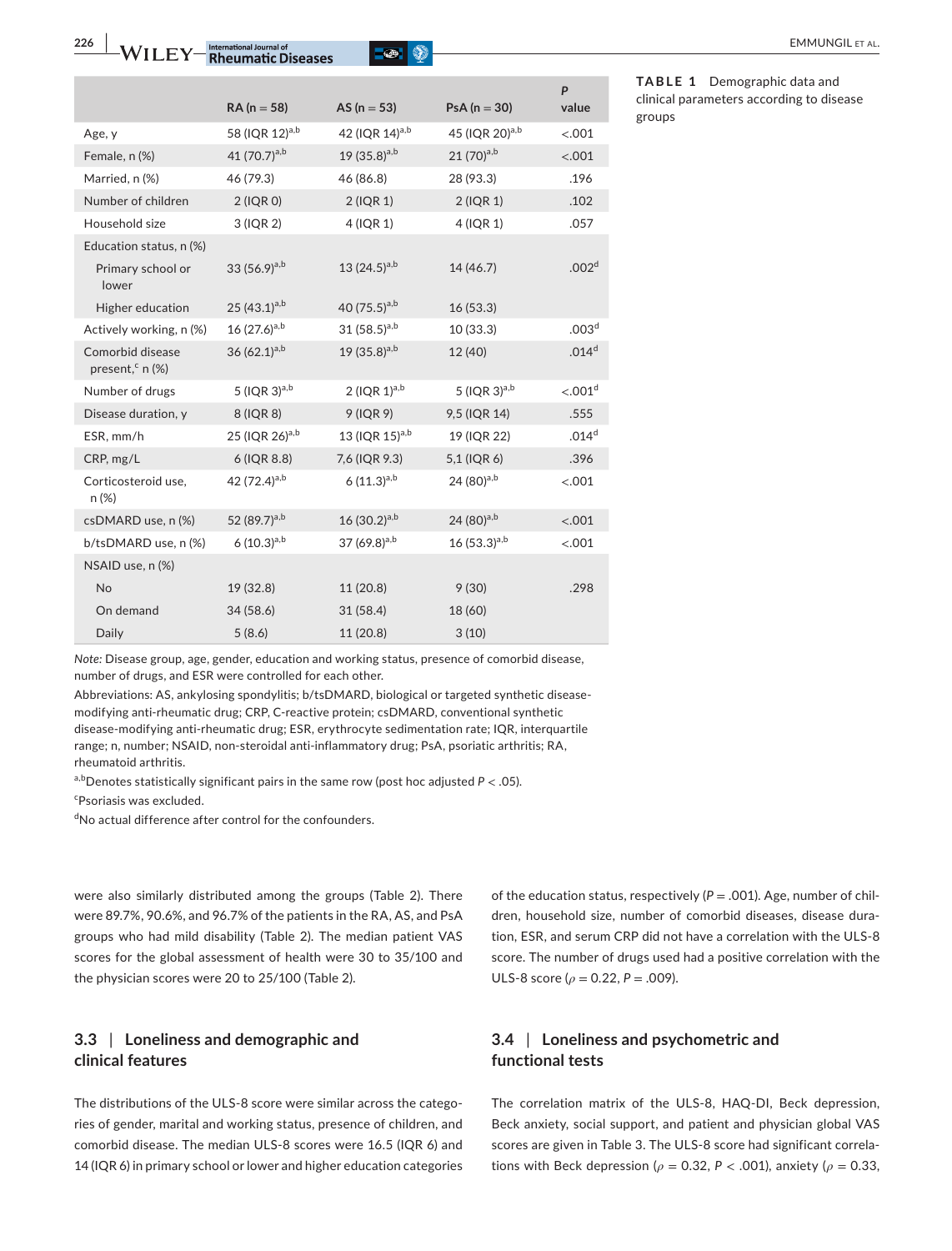| <b>EMMUNGIL ET AL.</b>                                                                                              |                                   | <b>International Journal of</b><br><b>Rheumatic Diseases</b> |                 | 227<br><b>WILEY</b> |            |
|---------------------------------------------------------------------------------------------------------------------|-----------------------------------|--------------------------------------------------------------|-----------------|---------------------|------------|
| TABLE 2 Psychometric test results,<br>functional status, and patient and<br>physician VAS scores for global disease |                                   | $RA (n = 58)$                                                | AS ( $n = 53$ ) | $PsA (n = 30)$      | P<br>value |
| assessment according to disease groups                                                                              | Beck depression score             | 9 (IQR 13)                                                   | 9 (IQR 11)      | 8.5 (IQR 11)        | .924       |
|                                                                                                                     | Minimal depression,<br>n (%)      | 41 (70.7)                                                    | 37 (69.8)       | 22(73.3)            | .628       |
|                                                                                                                     | Mild depression, n (%)            | 6(10.3)                                                      | 8(15.1)         | 6(20)               |            |
|                                                                                                                     | Moderate depression,<br>n (%)     | 6(10.3)                                                      | 6(11.3)         | 1(3.3)              |            |
|                                                                                                                     | Severe depression,<br>n (%)       | 5(8.6)                                                       | 2(3.8)          | 1(3.3)              |            |
|                                                                                                                     | Beck anxiety score                | 8.5 (IQR 16)                                                 | 8 (IQR 13)      | 9.5 (IQR 10)        | .626       |
|                                                                                                                     | Minimal anxiety, n (%)            | 30(51.7)                                                     | 31(58.5)        | 17(56.7)            | .011       |
|                                                                                                                     | Mild anxiety, n (%)               | 15(25.9)                                                     | 16(30.2)        | 9(29.9)             |            |
|                                                                                                                     | Moderate anxiety,<br>$n (\%)$     | 11 $(19.9)^a$                                                | $1(1.8)^a$      | 4(13.4)             |            |
|                                                                                                                     | Severe anxiety, n (%)             | 2(3.5)                                                       | 5(9.5)          |                     |            |
|                                                                                                                     | Perceived social<br>support score | 67.5 (IQR 32)                                                | 72 (IQR 24)     | 77 (IQR 21)         | .635       |
|                                                                                                                     | ULS-8 score                       | 15 (IQR 7)                                                   | 15 (IQR 5)      | 14.5 (IQR 7)        | .749       |
|                                                                                                                     | HAQ-DI score                      | 0.05 (IQR 0.45)                                              | 0.2 (IQR 0.58)  | 0.1 (IQR 0.29)      | .495       |
|                                                                                                                     | Mild disability, n (%)            | 52 (89.7)                                                    | 48 (90.6)       | 29 (96.7)           | .637       |
|                                                                                                                     | Moderate disability,<br>$n (\%)$  | 5(8.6)                                                       | 5(9.4)          | 1(3.3)              |            |
|                                                                                                                     | Severe disability, n (%)          | 1(1.7)                                                       |                 |                     |            |
|                                                                                                                     | Patient global VAS<br>score       | 35 (IQR 30)                                                  | 35 (IQR 40)     | 30 (IQR 30)         | .685       |
|                                                                                                                     | Physician global VAS<br>score     | 20 (IQR 23)                                                  | 25 (IQR 28)     | 20 (IQR 20)         | .264       |

*Note:* Abbreviations: AS, ankylosing spondylitis; HAQ-DI, Health Assessment Questionnaire-Disability Index; IQR, interquartile range; n, number; PsA, psoriatic arthritis; RA, rheumatoid arthritis; ULS-8, UCLA Loneliness Scale-8; VAS, visual analog score.

a Denotes statistically significant pairs in the same row (post hoc adjusted *P* < .05).

*P* < .001), social support (*ρ* =−0.22, *P* = .009), and HAQ-DI (*ρ* = 0.27,  $P = .001$ ) scores but not with the patient global VAS score ( $\rho = 0.1$ , *P* = .224). Beck depression and anxiety scores correlated with each other ( $\rho$  = 0.6,  $P$  < .001) and with the patient and physician global VAS, social support, and HAQ-DI. The HAQ-DI score also correlated with the social support ( $\rho$  =−025, P = .003), and patient ( $\rho$  = 0.5, *P* < .001) and physician (*ρ* = 0.28, *P* < .001) global VAS scores beside the Beck depression ( $\rho$  = 0.53, P < .001) and anxiety ( $\rho$  = 0.53, *P* < .001) scores. Among demographic and clinical parameters, only the number of drugs used had an association with the HAQ-DI score (*ρ* = 0.18, *P* = .037).

# **3.5** | **Loneliness and disease activity measures**

ULS-8 score did not correlate with the DAS28-ESR ( $\rho = 0.03$ , *P* = .837), DAS28-CRP (*ρ* = 0.1, *P* = .464) CDAI (*ρ* = 0.12, *P* = 385), and SDAI (*ρ* = 0.18, *P* = 180) in RA; BASDAI (*ρ* = 0.02, *P* = .872), BASFI (*ρ* = 0.14, *P* = .319), and ASDAS-ESR (*ρ* =−0.14, *P* = .317) ASDAS-CRP ( $\rho$  =−0.07, P = .619) in AS; and the number of swollen (*ρ* = 0.06, *P* = .744) and tender joints (*ρ* = 0.05, *P* = .776), ESR (*ρ* = 0.02, *P* = .909), serum CRP (*ρ* =−0.30, *P* = .104), patient global (*ρ* =−0.07, *P* = .700), physician global (*ρ* = 0.04, *P* = .821), pain (*ρ* =−0.03, *P* = .867), and fatigue (*ρ* =−0.06, *P* = .758) VAS scores in PsA groups. The presence of enthesitis and uveitis in AS, active psoriasis in PsA, and hand deformities in RA and PsA groups had also no association with the ULS-8 score.

#### **3.6** | **Predictors of functional status and loneliness**

Two multiple regression models were generated for predicting the outcome variables (ie the HAQ-DI and ULS-8 scores) by including the singly associated variables. Depression ( $\beta$  = 0.188), anxiety  $(\beta = 0.332)$  and patient global VAS ( $\beta = 0.433$ ) scores remained significant for predicting HAQ-DI after multiple regression with the covariates ULS-8, depression, anxiety, social support, patient and physician global VAS scores, and number of drugs used (adjusted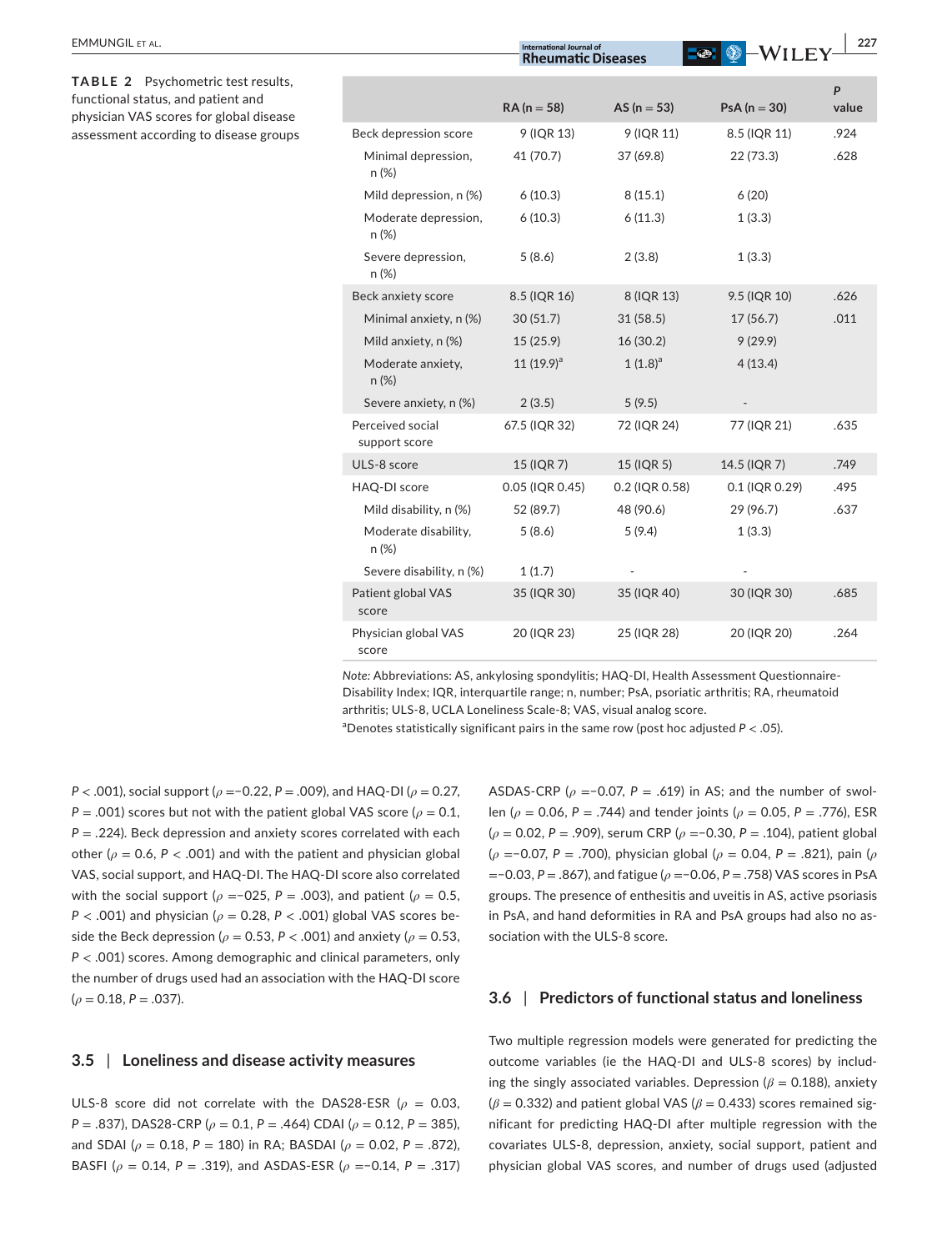**TABLE 3** Correlation matrix of the ULS-8, HAQ-DI, Beck depression, Beck anxiety, social support, and patient and physician global VAS scores

|                            | <b>Beck depression</b><br>score | <b>Beck anxiety</b><br>score | Social support<br>score | Patient global<br><b>VAS score</b> | Physician global<br><b>VAS score</b> | <b>HAQ-DI score</b> |  |
|----------------------------|---------------------------------|------------------------------|-------------------------|------------------------------------|--------------------------------------|---------------------|--|
| ULS-8 score                |                                 |                              |                         |                                    |                                      |                     |  |
| $\rho$<br>P value          | 0.32<br>< .001                  | 0.33<br>< .001               | $-0.22$<br>.009         | 0.1<br>.224                        | 0.16<br>.058                         | 0.27<br>.001        |  |
| HAQ-DI score               |                                 |                              |                         |                                    |                                      |                     |  |
| $\rho$<br>P value          | 0.53<br>< .001                  | 0.53<br>< .001               | $-0.25$<br>.003         | 0.5<br>< .001                      | 0.28<br>< .001                       |                     |  |
| Physician global VAS score |                                 |                              |                         |                                    |                                      |                     |  |
| $\rho$<br>P value          | 0.29<br>0.001                   | 0.23<br>0.005                | $-0.08$<br>0.33         | 0.69<br>< 0.001                    |                                      |                     |  |
| Patient global VAS score   |                                 |                              |                         |                                    |                                      |                     |  |
| $\rho$<br>P value          | 0.36<br>< .001                  | 0.35<br>< .001               | $-0.2$<br>.016          |                                    |                                      |                     |  |
| Social support score       |                                 |                              |                         |                                    |                                      |                     |  |
| $\rho$<br>P value          | $-0.3$<br>< .001                | $-0.22$<br>.008              |                         |                                    |                                      |                     |  |
| Beck anxiety score         |                                 |                              |                         |                                    |                                      |                     |  |
| $\rho$<br>P value          | 0.6<br>< .001                   |                              |                         |                                    |                                      |                     |  |

Abbreviations: HAQ-DI, Health Assessment Questionnaire-Disability Index; ULS-8, UCLA Loneliness Scale-8; VAS, visual analog scale.

 $R^2$  = 0.53, *P* < .001). In multiple regression with the covariates HAQ-DI, depression, anxiety, social support, physician global VAS scores, number of drugs used, and education status, only the education status ( $\beta$  = -0.208) significantly predicted the ULS-8 score (adjusted  $R^2 = 0.15$ ,  $P < .001$ ).

# **4** | **DISCUSSION**

We performed a comprehensive psychometric, clinical, and functional assessment to test the hypothesis of a significant relationship of loneliness with psychosocial and disease characteristics in Turkish patients with RA, AS, and PsA. One in six to seven patients with inflammatory arthritis had moderate to severe depression and anxiety. Those with depression and anxiety had higher loneliness scores. Besides depression and anxiety, we have found that loneliness was associated with social support, disability, the number of drugs used, and the education status. Education status was the only independent predictor of loneliness. Documentation of loneliness and related factors is an initial step to increase the awareness of such an overlooked aspect of the psychosocial status in inflammatory arthritis patients and may lead to consider research in other rheumatic diseases as well. It may also help to shape the psychosocial interventions, particularly in patients with functional disability.

In a cross-sectional study of over 1000 patients regarding psychological impact of inflammatory arthritis and support needs from regional rheumatology units across England, isolation, loneliness, poor communication (feeling unheard by family, friends, and

physicians), and lack of psychological support (particularly from the physician) were identified as the categories of psychological distress.<sup>16</sup> This study showed that, in addition to valuing the support of peers and family, inflammatory arthritis patients looked to the rheumatology team for validation and support. Moreover, patients identified physicians' guide to appropriate support as helpful although often not provided.<sup>16</sup>

In another study from the Netherlands conducted in 927 patients with various rheumatic diseases including RA, AS, osteoarthritis, other systemic rheumatic diseases, and fibromyalgia, lack of social support and invalidation were identified as independent predictors of loneliness after control for age, gender, education, working, and relationship status.<sup>17</sup> Notably, loneliness scores, assessed by a 1-item Likert-type scale, were similar in different rheumatic disease groups except in patients with fibromyalgia who felt more lonely. We did not identify the lack of social support as a significant predictor of loneliness in multivariable analysis in our patient group with inflammatory arthritis although the social support and ULS-8 scores correlated. Different scales to measure loneliness (see below) and social support (revised multidimensional scale of perceived social support used in the present study was structured mainly on the source of support, whereas the social support survey used in the study by Kool and Geenen<sup>17</sup> was structured on the type of support), heterogenous patient groups, and sociocultural issues may be speculated to account for the discrepancy in the results. Perception of loneliness and its differential expression in terms of lack of social support may be explained by culturally unique expectations concerning relationships. This may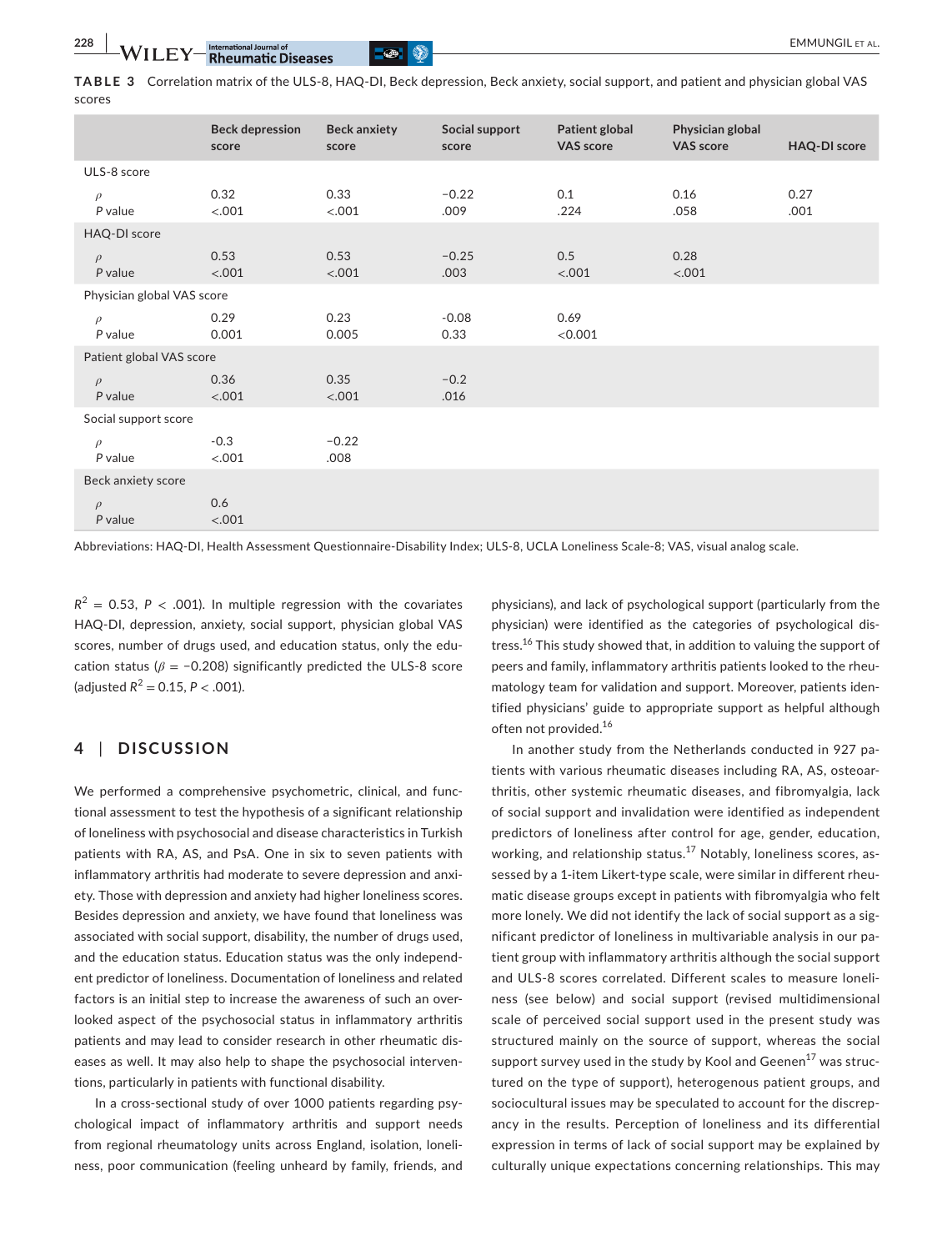**EMMUNGIL ET AL.** 229

be supported by the observation that people from more individualist cultures value social networks more in coping with loneliness compared to people from more communal cultures which already provide such networks.19,20 Interestingly, lower education was associated with loneliness in both populations, but age, working, and marital status were not so in our study group in contrast to Dutch patients.<sup>17</sup> This could be explained by social interconnectedness compensating for age, working, and marital status-related contribution to loneliness. In predominantly communal cultures, loneliness of an individual is usually considered a culturally determined social duty to be solved rather than a personal emotional experience to be suffered. These imply the necessity of culture-specific healthcare strategies in coping with loneliness and underline the importance of a multidisciplinary approach to patients with rheumatic diseases.

In a cross-cultural study comparing women with RA from the Netherlands and Egypt in terms of loneliness (assessed by a 1-item Likert-type scale), the leading predictor of loneliness in both populations was the worse affect (anxiety and depression).<sup>18</sup> Similar to the findings of the study conducted in the same population by Kool and Geenen, $^{17}$  lack of social support was important in explaining loneliness in the Netherlands but not in Egypt. $18$  There were significant associations between the depression, anxiety, and loneliness scores in our study (Table 3), but these were confounded by the education status in multiple regression analysis.

Because of the methodological differences and to be able to make more direct comparisons with the prior research, we reperformed the analyses by using the 0-10 point VAS for loneliness instead of ULS-8. Loneliness VAS score was significantly associated with depression ( $\rho$  = 0.335), anxiety ( $\rho$  = 0.239), social support ( $\rho$ =−0.431), functional status (*ρ* = 0.193), patient global health assessment ( $\rho$  = 0.148), and the number of drugs used ( $\rho$  = 0.189), but not with the education status. Note that the correlation coefficients of the loneliness VAS score and ULS-8 score with the anxiety, patient global VAS, and the social support scores are quite different (Table 3). Thus, the 1-item VAS for loneliness and ULS-8 give different results and this may be related to education status, which was the single independent predictor of the ULS-8 but not even associated with the loneliness VAS score in our study group. Additionally, since loneliness VAS is a global self-reflection, it may be more sensitive to the current mood state and may lack reliability compared to the more comprehensive ULS-8. Interestingly, if we run a multiple regression to predict the loneliness VAS score with the above-mentioned associated variables, the worse affect does not significantly predict loneliness, and the social support score and number of drugs used would become the independent predictors of loneliness (β[social support score] = −0.333, β[number of drugs used] = 0.175, adjusted  $R^2$  = 0.131,  $P < .001$ ). Since loneliness is a perceived feeling, the Dutch and Egyptian patients with rheumatic diseases may feel lonely primarily affected by the worse affect while Turkish patients with inflammatory arthritis may feel so primarily affected by the lack of social support *when assessed by a 1-item tool*. The measurement tool for loneliness seems to be

of substantial importance according to our findings as discussed previously in the literature.<sup>21</sup>

Notably, the results of a randomized (55 and 53 patients to intervention and waiting list groups, respectively), internet-based, multimodal, cognitive-behavioral intervention study for RA (RAHelp) demonstrated that self-efficacy may be improved while loneliness may be reduced after educational intervention covering the topics Overview and Rationale, RA Stressors, Effective Coping, Life Goals, Pain Management, Emotional Responses, Managing Change, Self-Esteem, Relationships, and Community Participation, although affective symptoms and arthritis scores did not significantly improve.,33 Quality of life was still better in the intervention group in the 9th month post-intervention.

Lastly, although no association between loneliness and the type of rheumatic disease (except fibromyalgia) was reported in previous studies, $16-18,34$  to our knowledge, the relationship between loneliness and disease activity measures in separate disease groups was not previously reported.

Limitations of this study include a relatively small sample size with a potentially high type II error rate, particularly for the subgroup analyses and the cross-sectional design that prevents the proper interpretation of causality. The patients were from a single center and no healthy control group was present. Medical and psychiatric history of the participants were self-reported and not based on detailed examination. Patients with moderate to severe depression, anxiety, and disability were low in number. Direct comparisons and more conclusive interpretations were not possible because of the methodological differences with the previously published studies. Strengths of the study include a comprehensive evaluation of the disease activity measures in relation to loneliness and other psychosocial determinants in a particular patient group of RA, AS, and PsA which, to the best of our knowledge, has not been reported before.

In conclusion, loneliness is associated with depression, anxiety, lack of social support, disability, higher number of drugs used, and lower education but not with disease activity in Turkish patients with RA, AS, and PsA. Perception and expression of loneliness vary according to the cultural background. The assessment tool for loneliness is of substantial importance and single-item scales may lack reliability.

## **CONFLICT OF INTEREST**

The authors declare they have no conflict of interest.

#### **AUTHOR CONTRIBUTIONS**

Concept and design: HE OK. Data collection and processing: HE, Uİ, ST. Analysis and interpretation: HE, Uİ, OK. Literature review: HE, Uİ, ST, OK. Writing: HE, Uİ, ST. Critical review: HE, Uİ, ST, OK

# **INFORMED CONSENT AND ETHICAL APPROVAL**

Written informed consent was obtained from each patient to use clinical data for research purposes. Institutional Review Board of Trakya University Medical School approved the study (Date/ Number: TÜTF-BAEK 2018/170-08/04).